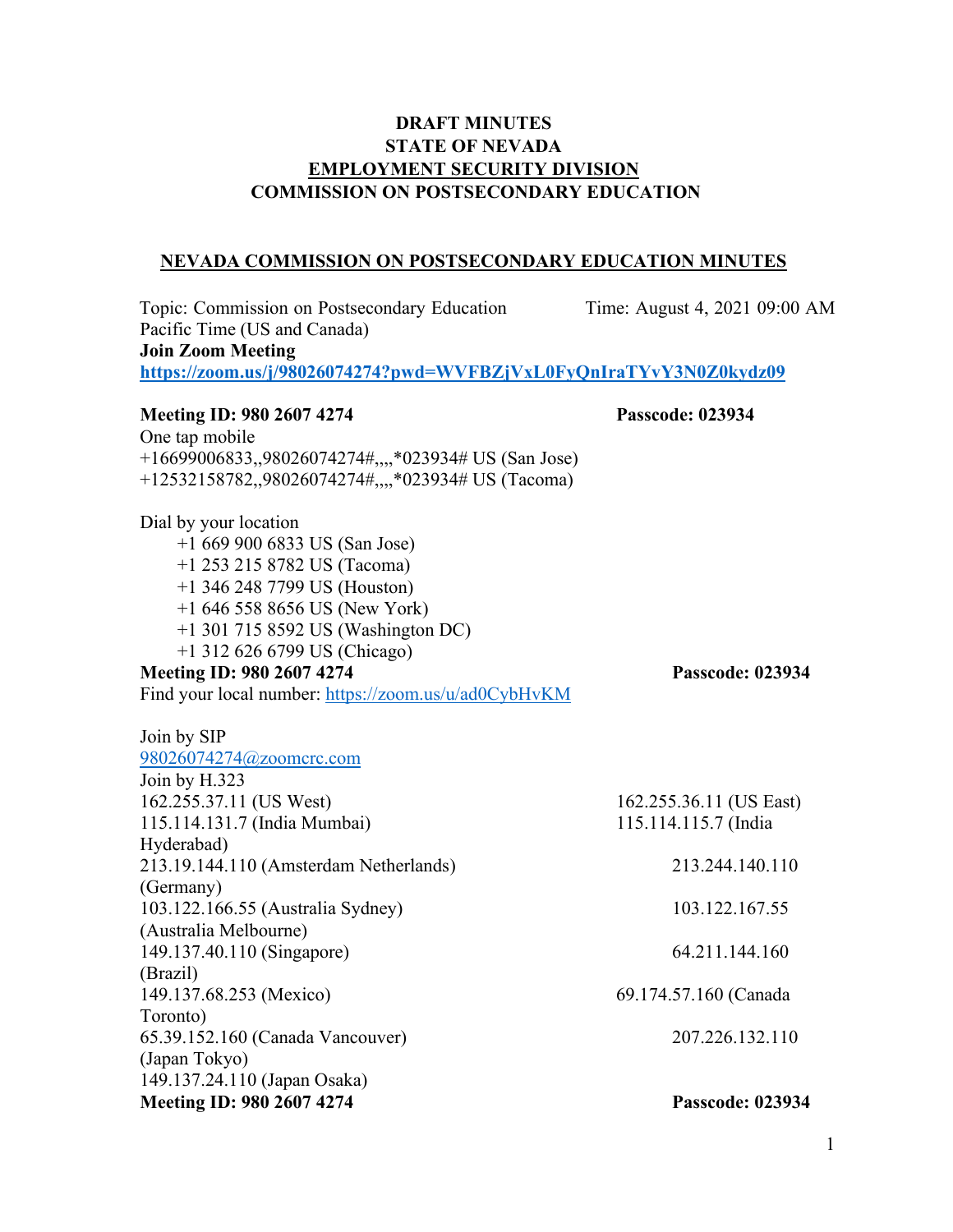## **Staff Present during Video Conference**

Kelly D. Wuest, CPE Administrator Maricris Wu, CPE Postsecondary Education Specialist Susan Beckett, CPE, Administrative Assistant III

#### **Members of the Public, Media and Other Agencies Present in Las Vegas**

David Gardener, Nevada Attorney General Office Deputy Attorney General Todd Weiss, Nevada Attorney General Office Deputy Attorney General Ryan Rishling, DETR Brian Anderson, Community Ambulance Health Science Center Heidi Brock, PDH Academy Scott Campbell, Grand Canyon University Fred Faridian, Gurnick Academy of Medical Arts Diane Hale, SW Compliance & Safety Training Institute Jason Ho, Gurnick Academy of Medical Arts Chloe Lorenz, PDH Academy Lisa Nordman, Aviation Institute of Maintenance Lisa Murphy, Southeastern University Jason Smith, Laurus College Chris Stachyra, Community Ambulance Health Science Center Melvin Valentine Jr., Choice Business Academy Ted Vanderlaan, Gurnick Academy of Medical Arts Heather Ziemlansk, Grand Canyon University

### **Member of the Commission on Postsecondary Education Present during Video Conference Meeting**

Sharon Frederick, Vice Chair Vincent Eade Thomas Kenny Jon Ponder Chris Sewell Steven Soares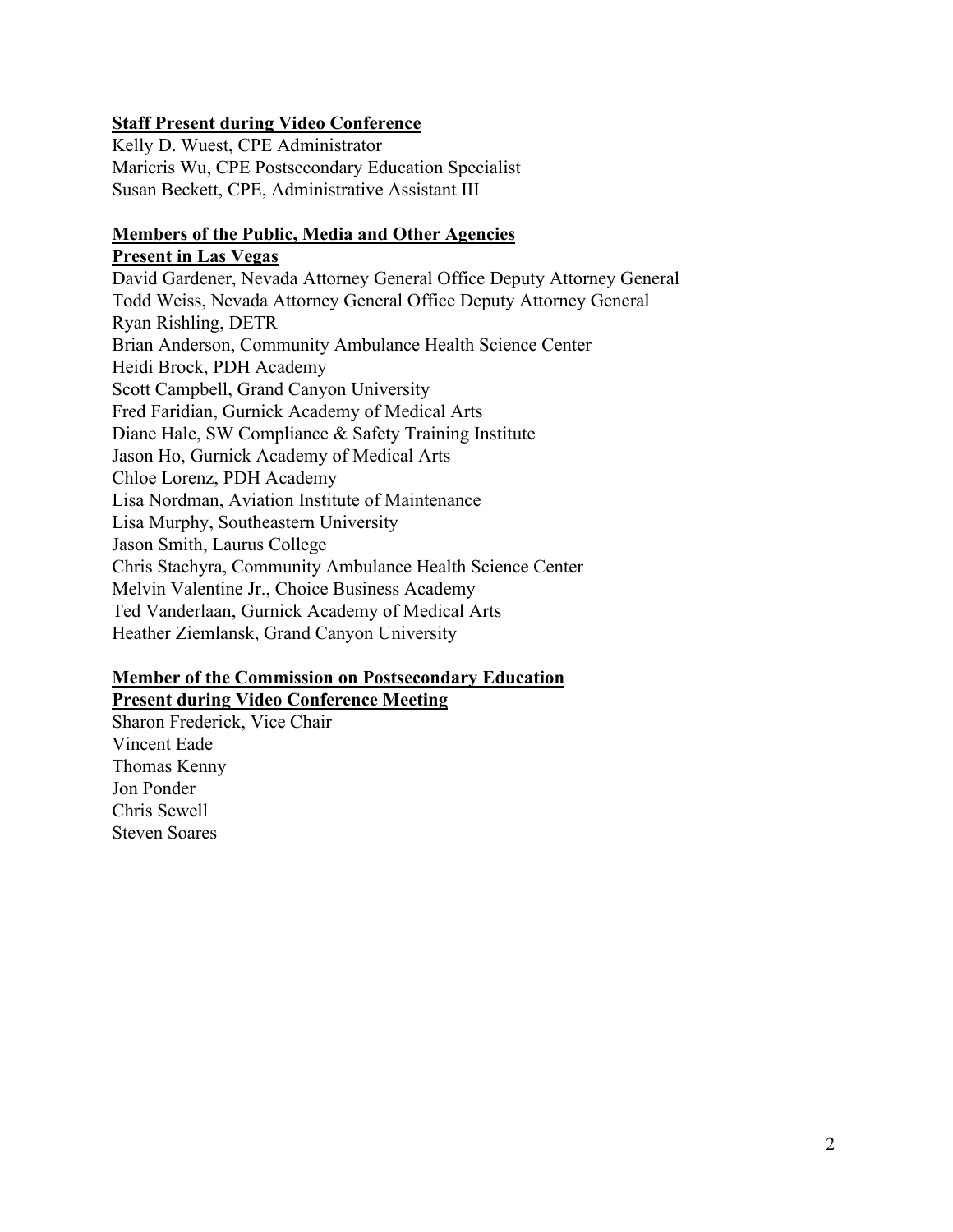## **STATE OF NEVADA EMPLOYMENT SECURITY DIVISION COMMISSION ON POSTSECONDARY EDUCATION MINUTES**

August 4, 2021 – 9:00 A.M.

#### **Call to Order**

The meeting was held via Video Conference ZOOM. The meeting was called to order by Chair Commissioner Sharon Frederick at approximately 9:00 AM.

### **Public Comments**

Commissioner Frederick asked for public comment – no public comment.

### **Written Comments**

This is Susan Beckett, no written comments.

#### **Confirmation of Posting**

Susan Beckett, for the record, Administrative Assistant III, Employment Security Division, Commission on Postsecondary Education. Yes, proper Notice and Posting were completed for this Meeting. The meeting will be held via videoconference only.

#### **Roll Call**

- Commissioner Chair Clark Excused
- Commissioner Vice-Chair Frederick Present
- Commissioner Eade Present
- Commissioner Kenny Present
- Commissioner Ponder Present
- Commissioner Rhodes Excused
- Commissioner Sewell Present
- Commissioner Soares Present

Administrator Kelly Wuest: took roll via verbal and video. Confirmation of a quorum.

#### **Adoption of Agenda:**

| Motion:     | Commissioner Sewell – Move to approve adoption of Agenda for August 4, 2021. |
|-------------|------------------------------------------------------------------------------|
| Second:     | Commissioner Eade.                                                           |
| Discussion: | None.                                                                        |
| Results:    | Unanimous, agenda is adopted.                                                |

# **Approval of Minutes May 5, 2021 Meeting**

Commissioner Ponder– Motion to approve the minutes for the meeting that was held on May 5, 2021. Second: Commissioner Sewell. Discussion: None. Results: Unanimous, motion carries.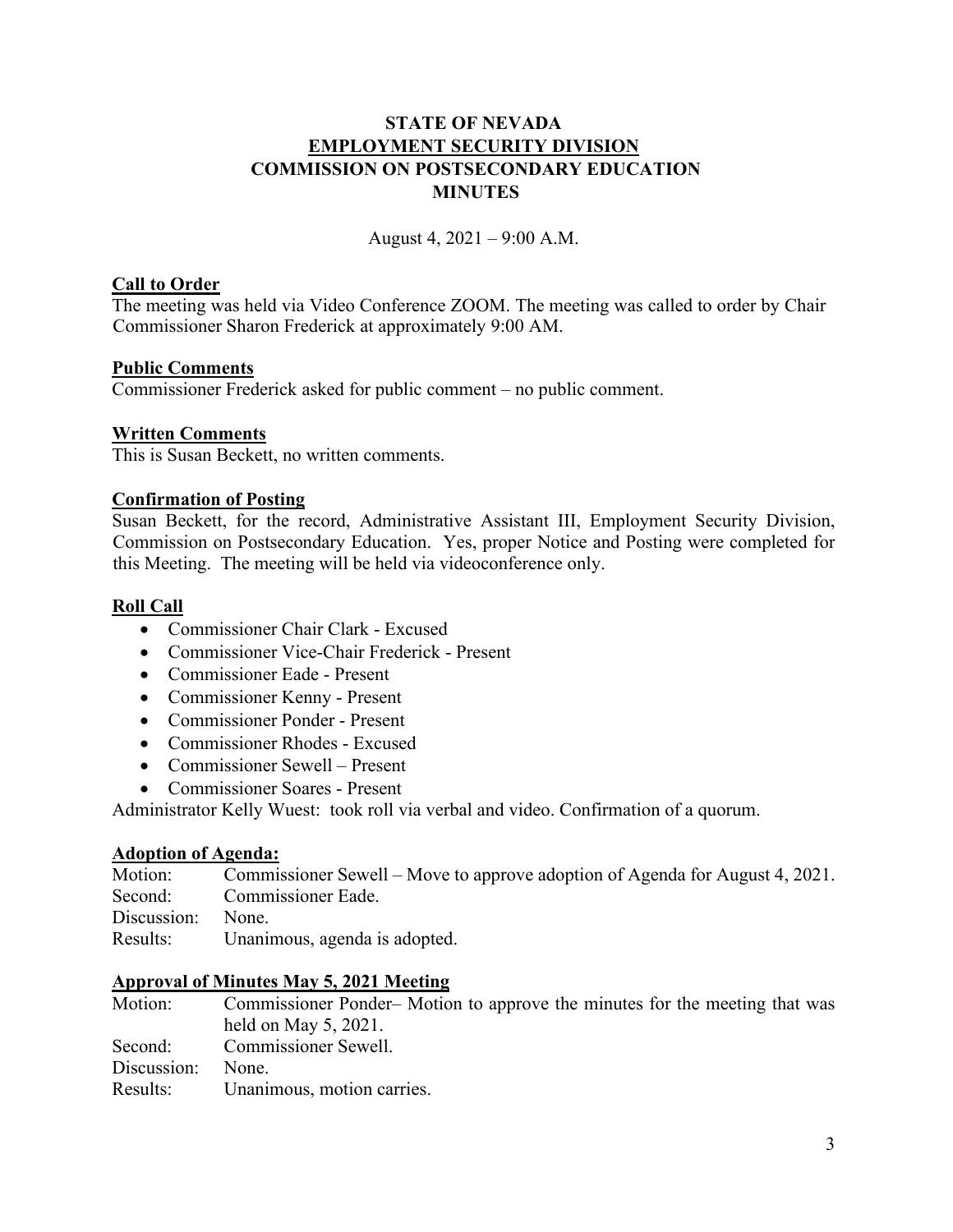#### **Adoption of 2022 Meeting Dates**

| Motion:           | Commissioner Soares – Motion to adopt the 2022 proposed meeting schedule. |
|-------------------|---------------------------------------------------------------------------|
|                   | Second: Commissioner Ponder.                                              |
| Discussion: None. |                                                                           |
|                   | Results: Unanimous, motion carries.                                       |

### **Administrators Report**

Administrator Kelly Wuest read the submitted Administrators Report (as submitted in the Public Packet Posting) with the following updates. Quarter three increased to 8,748 students and there are currently 32 unreported institutions. Many of those will probably be zero enrollments where they just didn't do it in a timely manner because there is no penalty for zero enrollments. Additionally, I left off an item for the VA program approvals is actually 684 individual program approved last quarter. Wuest furthered to explain the normal license renewals are at 15 and has dropped to eight. It is taking longer than normal as the staff of CPE only had one clean application (without any kind of intervention and follow-up) to process in the past year and that was Commissioner Clark's institution.

Commissioner Frederick welcomed Ryan Rishling to the commission staff and explained she worked closely with Michelle Hill. Frederick furthered, she attended Hill's seminars she conducted annually for veteran certifying officials the past two years.

### **Applications for Full Term License**

#### *Aviation Institute of Maintenance*

| Testified:                     | Lisa Nordman, Assistant Campus Director, gave an update and operations                                        |
|--------------------------------|---------------------------------------------------------------------------------------------------------------|
|                                | information for the institution.                                                                              |
| Motion:                        | Commissioner Frederick $-$ A motion that Aviation Institute of Maintenance be<br>granted full-term licensure. |
| Second:                        | Commissioner Kenny.                                                                                           |
| Discussion:                    | None.                                                                                                         |
| Results:                       | Unanimous, motion carries.                                                                                    |
| <b>Choice Business Academy</b> |                                                                                                               |

Testified: Melvin Valentine Jr., gave an update, background and operations information pertaining to the status of the institution. Explained reasons for request of extension.

> Commission Soares updated for correction to information correct the meeting date from August 12, 2021 to August 12, 2020. Administrator Wuest confirmed the need for the correction.

Motion: Commissioner Sewell – A motion that Choice Business Academy be extended for an additional nine-months. Second: Commissioner Soares. Discussion: None.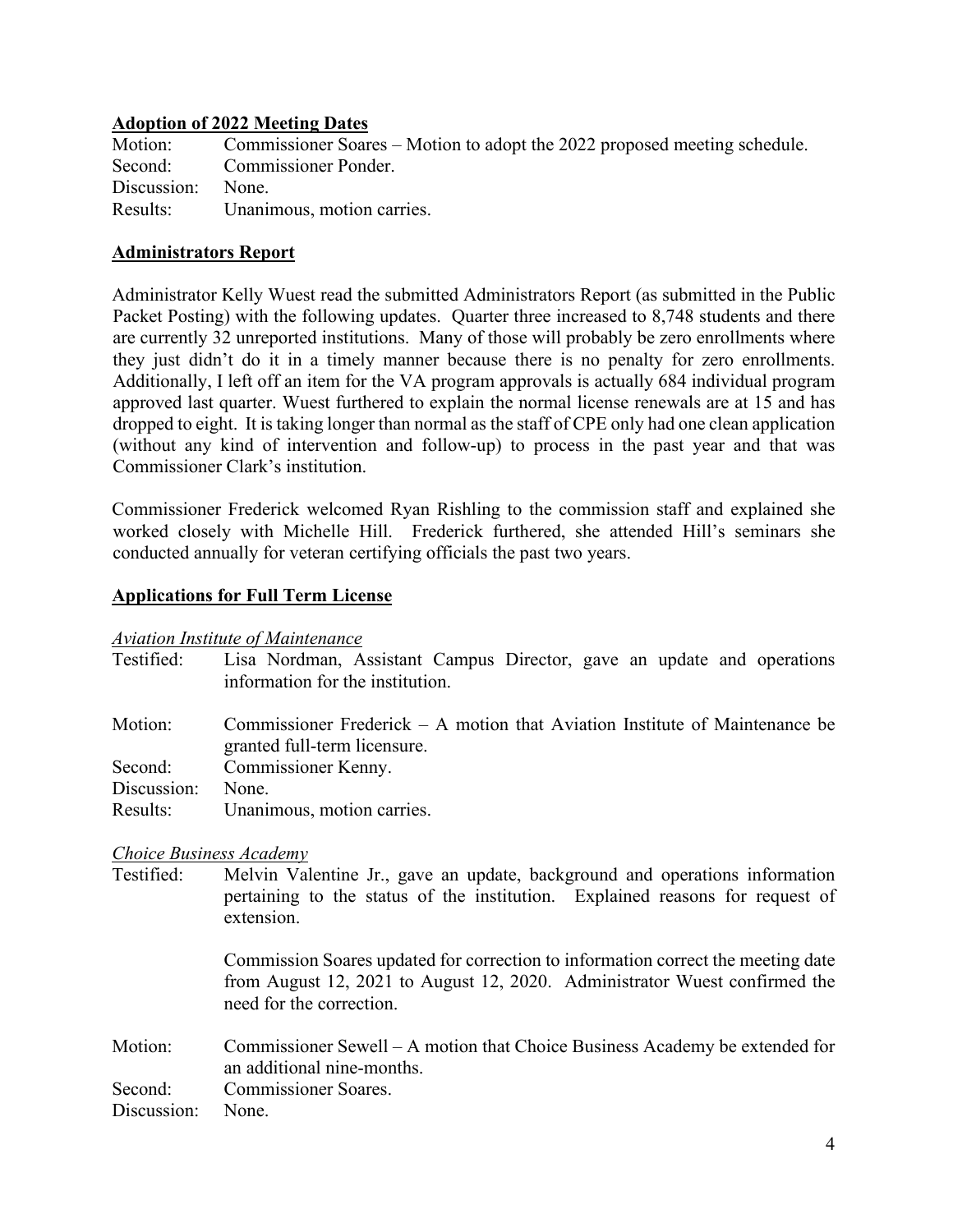Results: Unanimous, motion carries.

#### *Community Ambulance Health Science Center*

Testified: Chris Stachyra and Brian Anderson gave background and updated operations of the institution.

> Commissioner Frederick asked do you find with Covid that you have more prospective students that are interested in serving in health sciences? Mr. Stachyra replied, well it is kind of interesting, this last class list went down a bit. Earlier we had classes that had waiting lists. It seems like it is slowing down a bit. There is no shortage of interest in our programs thought.

> Commissioner Ponder asked what are the starting salaries? Mr. Stachyra replied the nice thing is that we are able to offer student who are in our classes that are not even certified, pay as ambassadors at \$11.00 and when they graduate then they are also beginning as an EMT at \$11.00 per hour.

Motion: Commissioner Sewell – A full-term license be issued to Community Ambulance Health Science Center. Second: Commissioner Eade. Discussion: None.

Results: Unanimous, motion carries.

#### *Gurnick Academy of Medical Arts*

Testified: Fred Faridian provided a background and updated operations of the institution. Jason Ho and Ted Vanderlaan also attended and were available for questions. Mr. Faridian furthered with student from the institution volunteer to cover a skilled nursing care facility when staff walked out during Covid. They received recognition from the local news as local heroes. Ted Vanderlaan explained marketing has been a challenge.

> Commissioner Frederick stated pertaining to marketing your community outreach and publicity from the assistance provided by using students to volunteer cannot be bought. Congratulations.

> Commissioner Soares asked, is your training for LPN? Mr. Vanderlaan replied, the LPN program is in the main campus in California, in Nevada currently it is MRI only. However, we will be working towards expanding. Commissioner Soares furthered, have you seen a greater need for medical assistants, phlebotomy, and those types? Mr. Vanderlaan, we cannot view those types of programs, but I can say we saw a challenge due to the extended unemployment compensations.

| Motion:     | Commissioner Soares – The provisional license for Gurnick Academy of Medical |
|-------------|------------------------------------------------------------------------------|
|             | Arts be extended for an additional twelve-months.                            |
| Second:     | Commissioner Sewell.                                                         |
| Discussion: | None.                                                                        |
|             | Results: Unanimous, motion carries.                                          |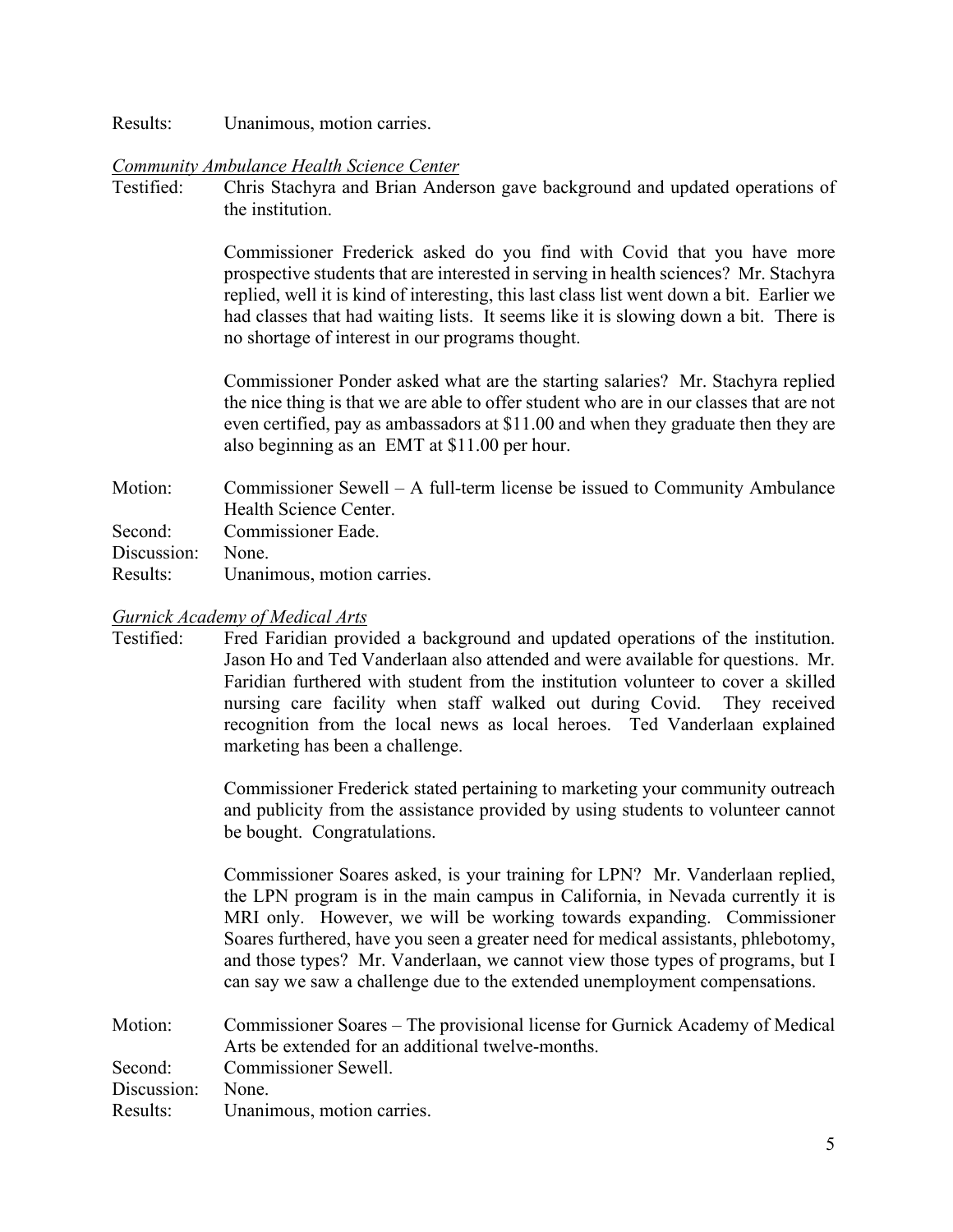#### *Laurus College*

Testified: Jason Smith, gave an update on the operations and background of the college.

Commissioner Kenny, one little comment those are some cool new programs that you guys are doing the video production and stuff like that is interesting stuff. Mr. Smith replied, we are very excited about that Dr. Kenny, and if you kind of look behind me, you can see I've done this before and audio video so that was IT and was kind of my big push. It did it with the International Academy of Design and Technology so very excited about it.

Motion: Commissioner Kenny – Motion to grant full term license for Laurus College. Second: Commissioner Soares. Discussion: None. Results: Unanimous, motion carries.

#### *Southeastern University*

Testified: Lisa Barranco gave an update on the operations and background of the university.

Commissioner Ponder, could you elaborate a little bit more on what those partnerships look like with the churches and have you developed relationships of partnerships with churches here in Southern Nevada. Ms. Barranco replied, so the partnership is basically it's a legal agreement and it says that we provide the education, the opportunity or the vehicle for the student who are there as part of their church members to get a fully accredited two or four year degree in ministry A lot of our students will take that education and they will either go and grow with a newer church or they'll go internationally and do ministerial work that type of thing. That's the basic partnership so we don't have to go to the expense of establishing a campus they have a building and they take care of that overhead. Then our students mainly start out there online. We end up doing face to face classes when we have enrollment that are greater than 15. Then we can go to the expense of pulling a faculty member locally in.

| Motion:     | Commissioner Sewell – A three-month extended provisional license be granted to |
|-------------|--------------------------------------------------------------------------------|
|             | Southeastern University.                                                       |
| Second:     | Commissioner Eade.                                                             |
| Discussion: | None.                                                                          |
| Results:    | Unanimous, motion carries.                                                     |

#### *SW Compliance & Safety Training Institute*

Testified: Diane Hale, President gave an update of the operations and background of the institution.

> Commissioner Ponder asked what the duration and content of the courses for example the manufacturing program? Ms. Hale replied, for the manufacturing it is about 64 hours, so the students going to get their OSHA 10, electrical safety, lockout tag out because in manufacturing there are a variety of injuries that occur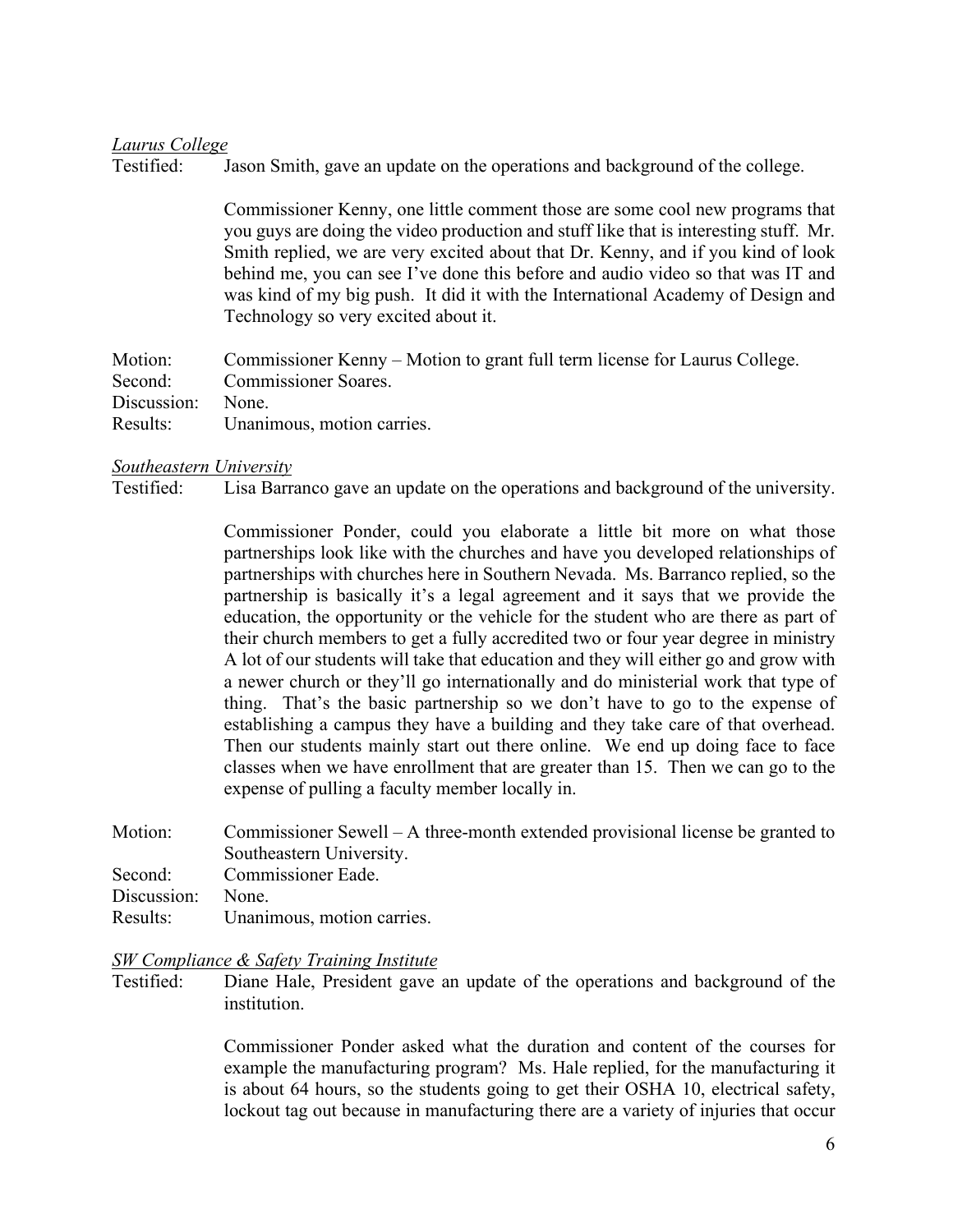such as being shocked and or electrocuted which means you die or having fingers chopped up. So, we talk about machine guarding, hazardous chemicals. Everybody forgets the hazardous chemical input, but in manufacturing there is always chemicals.

Motion: Commissioner Ponder – A full-term license be issued to SW Compliance & Safety Training Institute. Second: Commissioner Sewell. Discussion: None. Results: Unanimous, motion carries.

#### **Applications for Initial Provisional Licensure**

#### *Grand Canyon University*

Testified: Scott Campbell, Executive Director of State Compliance and Heather Ziemlansk, Assistant Dean for the Prelicensure Program and the College of Nursing and Health Care Professional. Mr. Campbell provided the background of the university and furthered with information and updates pertaining to Nevada.

> Commissioner Soares, Mr. Campbell I do have a background in education, I did come from the Department of Education. I understand there are some things going on. However, if you are unable to answer please let them know. One of the things that I remember from my work at the department was composite scores, and I had seen where the department had reduced your composite score from 2.2 to 1.5. Are you of what it is now? Mr. Campbell replied, I can't tell you our current composite score, but I do know that prior year it was 1.5. I don't know what it is off the top of my head right now. Commissioner Soares furthered, I think it was the 2019 that was 2.2 and dropped to 1.5 do you know the reason behind that? Mr. Campbell, I think that was a byproduct of our transition back to nonprofit status in large part, we didn't have a hefty development aspect going on and the calculation, as I recall it is different from nonprofit to profit. Commissioner Soares, so you are working on a plan to raise that score? Mr. Campbell, yes, indeed.

> Commissioner Soares, the other part was I had read your auditor report and coming from audit compliance within that department, of course, naturally I have questions. One of the things that your auditor said that they did not look at the organization internal control on financial report, do you know why that was limited? Mr. Campbell responded, I would speak to that, if I could, I really wouldn't be able to speak to that. I'd have to request our chief financial officer for some information and unfortunately, she could not join me today. Sorry, for not having that information for you. Commissioner Soares, maybe if you can follow up with us later, that would be great. Mr. Campbell, absolutely.

> Administrator Kelly Wuest, can I ask what the follow up Commissioner Soares is looking for, so we can provide it to the Commissioners. Commissioner Soares, the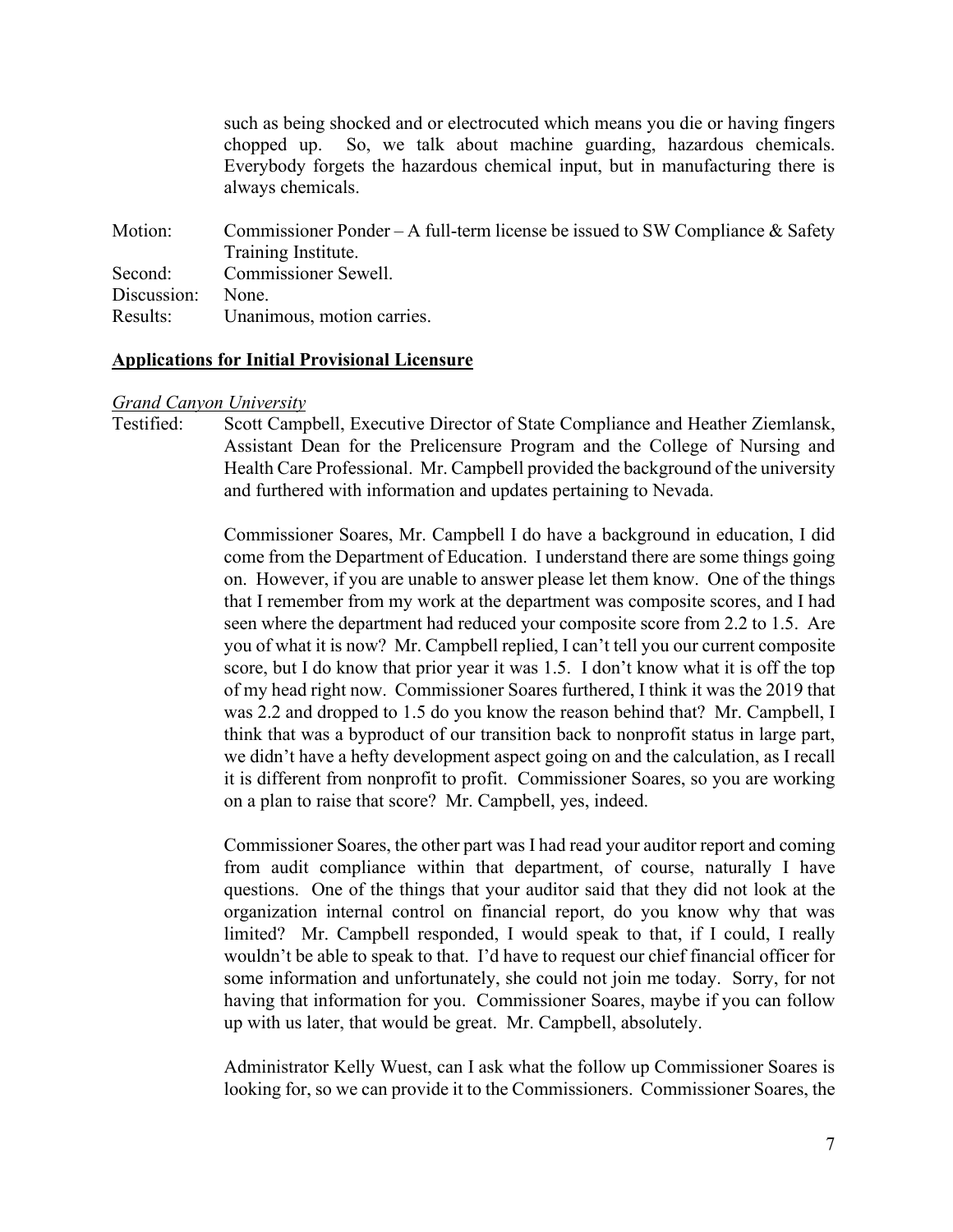|             | follow up on why the auditor did not look at the organization's internal control and<br>financial reporting. Mr. Campbell, I will get back to you with that information.                                                                                                                                                               |
|-------------|----------------------------------------------------------------------------------------------------------------------------------------------------------------------------------------------------------------------------------------------------------------------------------------------------------------------------------------|
| Motion:     | Commissioner Sewell – That a twelve month provisional license be granted to<br>Grand Canyon University to offer the Accelerated Bachelor of Science degree in<br>Registered Nursing contingent upon approval of curriculum by the Nevada State<br>Board of Nursing, staffing, facility approval and surety in the amount of \$540,000. |
| Second:     | Commissioner Ponder.                                                                                                                                                                                                                                                                                                                   |
| Discussion: | None.                                                                                                                                                                                                                                                                                                                                  |
| Results:    | Unanimous, motion carries.                                                                                                                                                                                                                                                                                                             |
| PDH Academy |                                                                                                                                                                                                                                                                                                                                        |
| Testified:  | Heidi Brock, Director of Education and Chloe Lorenz, gave background<br>information about the program and institution.                                                                                                                                                                                                                 |
|             | Commissioner Sewell asked, why did you select Nevada? Ms. Brock we are in the<br>process of expanding to multiple different states nationwide and Nevada was a<br>state that it seemed that there were not a lot of providers offering courses like what<br>we would like to provide. That is one of the main reasons.                 |
| Motion:     | Commissioner Ponder – Motion for a twelve-month provisional license be granted<br>to PDH Academy to offer the Nevada Salesperson Pre-licensing and the Structural<br>Inspection Pre-License programs contingent upon curriculum approval, receipt of<br>surety bond in the amount of \$13,000, facility and personnel approval.        |
| Second:     | Commissioner Sewell.                                                                                                                                                                                                                                                                                                                   |
| Discussion: | None.                                                                                                                                                                                                                                                                                                                                  |
| Results:    | Unanimous, motion carries.                                                                                                                                                                                                                                                                                                             |

# **Applicants for consideration of Added Program**

# *Northwest Career College*

| Testified:  | Thomas Kenny, updated that he is changing roles from Commissioner to institution<br>role. He gave a background and update of the institution. Explained the desire for<br>entering the pre-licensing of real estate.                |
|-------------|-------------------------------------------------------------------------------------------------------------------------------------------------------------------------------------------------------------------------------------|
| Motion:     | Commissioner Soares – That Northwest Career College be granted approval to<br>offer the Real Estate pre-licensing program contingent on increasing surety in the<br>amount of \$350, curriculum approval and personnel information. |
| Second:     | Commissioner Eade.                                                                                                                                                                                                                  |
| Discussion: | None.                                                                                                                                                                                                                               |
| Results:    | Commissioner Kenny abstained from voting, motion carries.                                                                                                                                                                           |